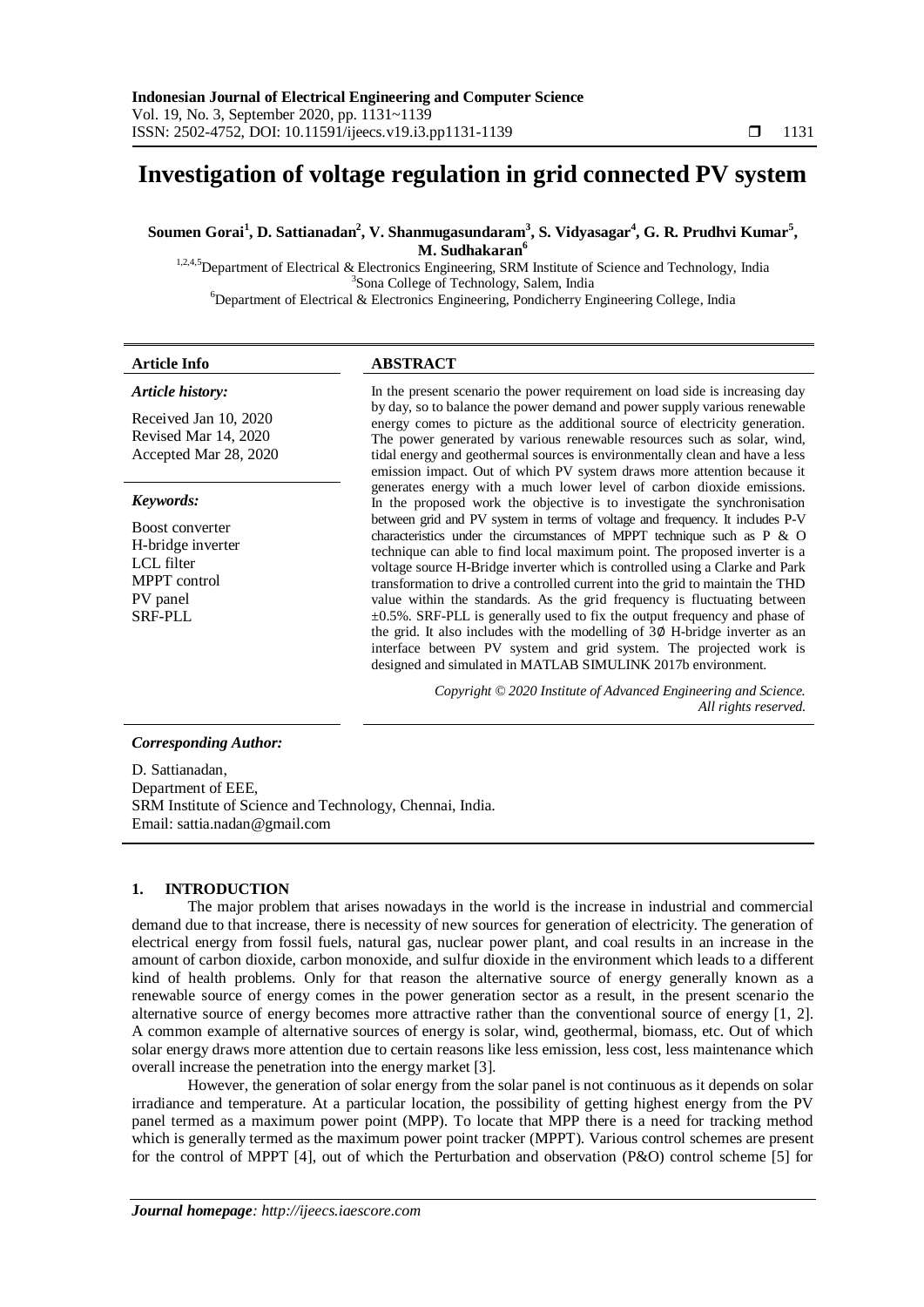the MPPT algorithm is often used in solar systems because of its simple design of execution and its observation. Generally, the P&O algorithm oscillates around the maximum power point (MPP). It basically checks whether the change in power is less than or greater than the adjacent power, if the change in power is greater than that adjacent power it goes up to find MPP and if the change in power is less than that adjacent power it moves reverse direction.

Mostly in case of solar system connected to grid works two-stage conversion principle, basically one is to increases the voltage level according to the requirement and another is meant for DC to AC conversion for grid connection, the inverter model is the link between solar system and grid which convert dc signal into ac signal. Inverter output voltage and frequency must be synchronized with the grid voltage and frequency. Voltage source inverters (VSI) are the generally used in solar systems which is operating at unity power factor used for reactive power generation and absorption accordingly. As the proposed work deal with a converter and inverter circuit design of the filter also plays a very important role [6]. Among different types of synchronization method, PLL is the basic fundamental method whose role is to fix the generated frequency and grid voltage with a reference frequency and an inverter phase voltage [7, 8]. Synchronous Reference Frame generally employed due to precise computation voltage and phase [9]. Apart from that, this paper also deals with the reduction in THD value [10] for the whole system by using proposed control strategy.

### **2. SYSTEM DESCRIPTION**

According to the block diagram given in the Figure 1, the proposed model is started with the PV panel. As the position of the sun is not fixed so that energy extraction from the PV module is not constant. In a particular position, it has ability to draw maximum current and voltage during that time PV produces its maximum energy. To control the tracking system various algorithms are applied, selection of control algorithm extract maximum power from PV all weather condition. The converter employed for changing the voltage level as per requirement. The next part is the design of the inverter for connecting to the grid system. Choosing an inverter is important as it contains power electronics devices which cause power quality issues in the power system. Next is the distortion of the waveform generated by the inverter that must be suppressed as it contains harmonics by filter design. After that, the system is connected to the three phase grid system. Here the challenge is to select the proper control method for MPPT also selection of inverter along with filter design.



Figure 1. Fundamental block diagram of proposed model

### **2.1. Solar panel modeling**

Equivalent circuit diagram of PV cells is shown in Figure 2, which contains of the current source  $(I_L)$ , shunt resistor  $(R_{sh})$  along with series resistor  $(R_s)$ , load current  $(I)$ , diode current  $(I_D)$  [11].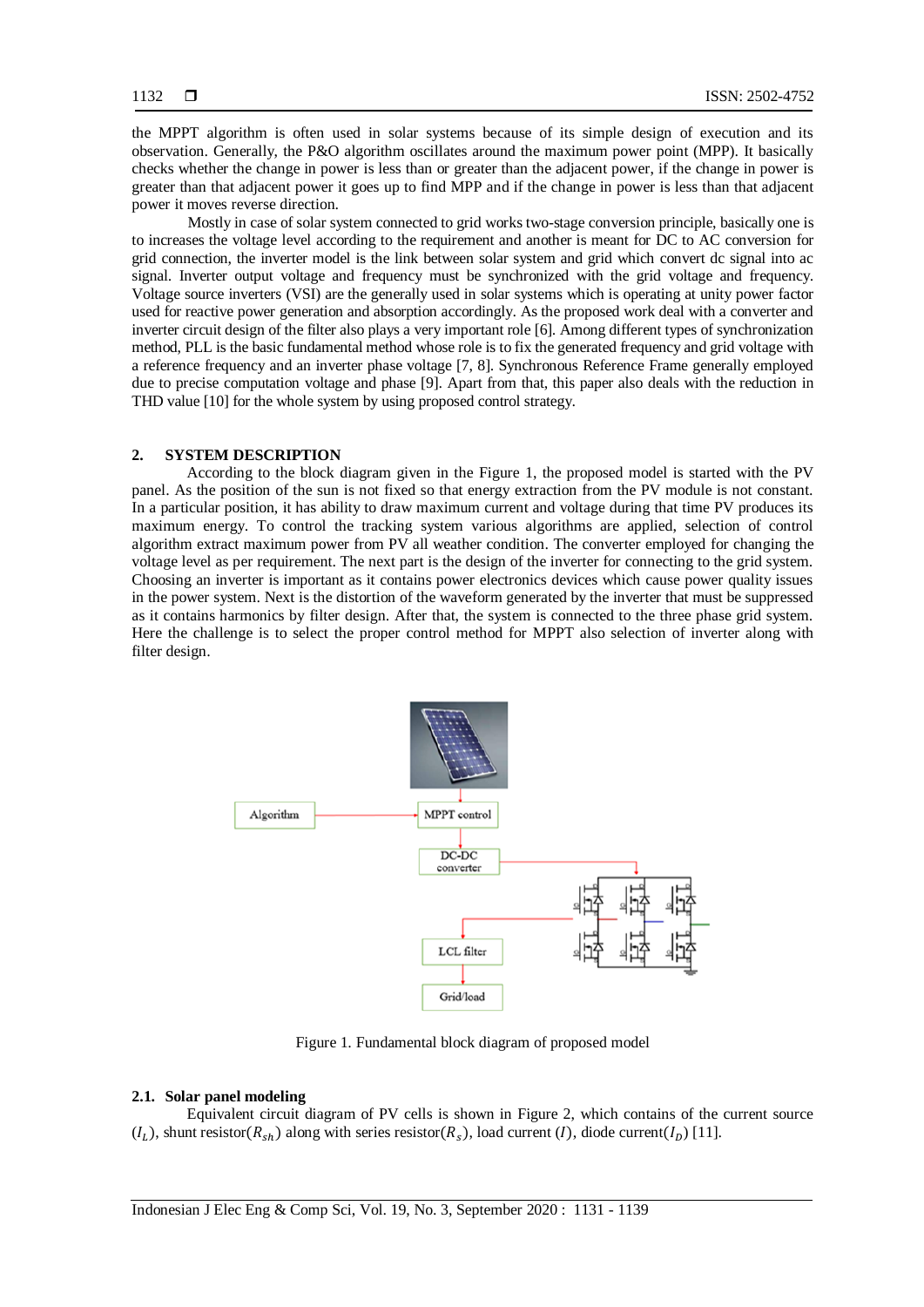

Figure 2. Equivalent circuit diagram of solar cell

From the above diagram mathematical formulation for the source current.

$$
I_L = I_D + I_{R_{SH}} + I \tag{1}
$$

As basically concentration given to the calculation of load current.

$$
I = I_L - I_D - I_{RSH} \tag{2}
$$

Current in the shunt resistor and current in diode can be calculated using the given (3) and (4). Finally, substitute in (2) for the calculation of total load current which is given in (5)

$$
I_{R_{SH}} = \left(\frac{V + I * R_S}{R_{SH}}\right) \tag{3}
$$

$$
I_D = I_O * \left( e^{\frac{V + I * R_S}{n * V_T}} - 1 \right) \tag{4}
$$

$$
I = I_L - I_0 * \left( e^{\frac{V + I * R_S}{n * V_T}} - 1 \right) - \left( \frac{V + I * R_S}{R_{SH}} \right) \tag{5}
$$

The quantity of energy produced by the solar panel is proportional to the amount of availability in solar irradiation, temperature, size and no. of PV cells joined in series and parallel combination [12, 13]. The values of 1KW solar panel are shown in Table 1.

| Table 1. PV parameters                |               |
|---------------------------------------|---------------|
| Parameters                            | Values (unit) |
| Peak power $(P_{max})$                | 250W          |
| Open circuit voltage $(V_{\alpha c})$ | 34V           |
| Short circuit voltage $(I_{sc})$      | 8.8A          |
| Voltage at max power $(V_{mn})$       | 31V           |
| Current at max power $(I_{mn})$       | 8.1A          |
| No. of cells in series                |               |

# **2.2. Perturb and observe method**

P & O is generally used for both the freestanding solar and grid connected system [14]. In this method, initially solar voltage and current are sensed as these are the input for P  $\&$  O, then power is calculated from that at a fixed time. At first, power is very less as time increases sun irradiation and temperature also increases due to that reason power also increases with time. It basically checks whether the power obtains at a fixed time is whether less or more than the adjacent previous power. If the obtained power is more than the previous power some small constant value is added to it for the next incrimination of power. In the hand, if the obtained power is less than the previous power some small constant value is subtracted from it and return to the maximum previous power obtained [15]. This is the working principle of P  $\&$  O algorithm [16, 17]. The function diagram of  $P & O$  is given in Figure 3.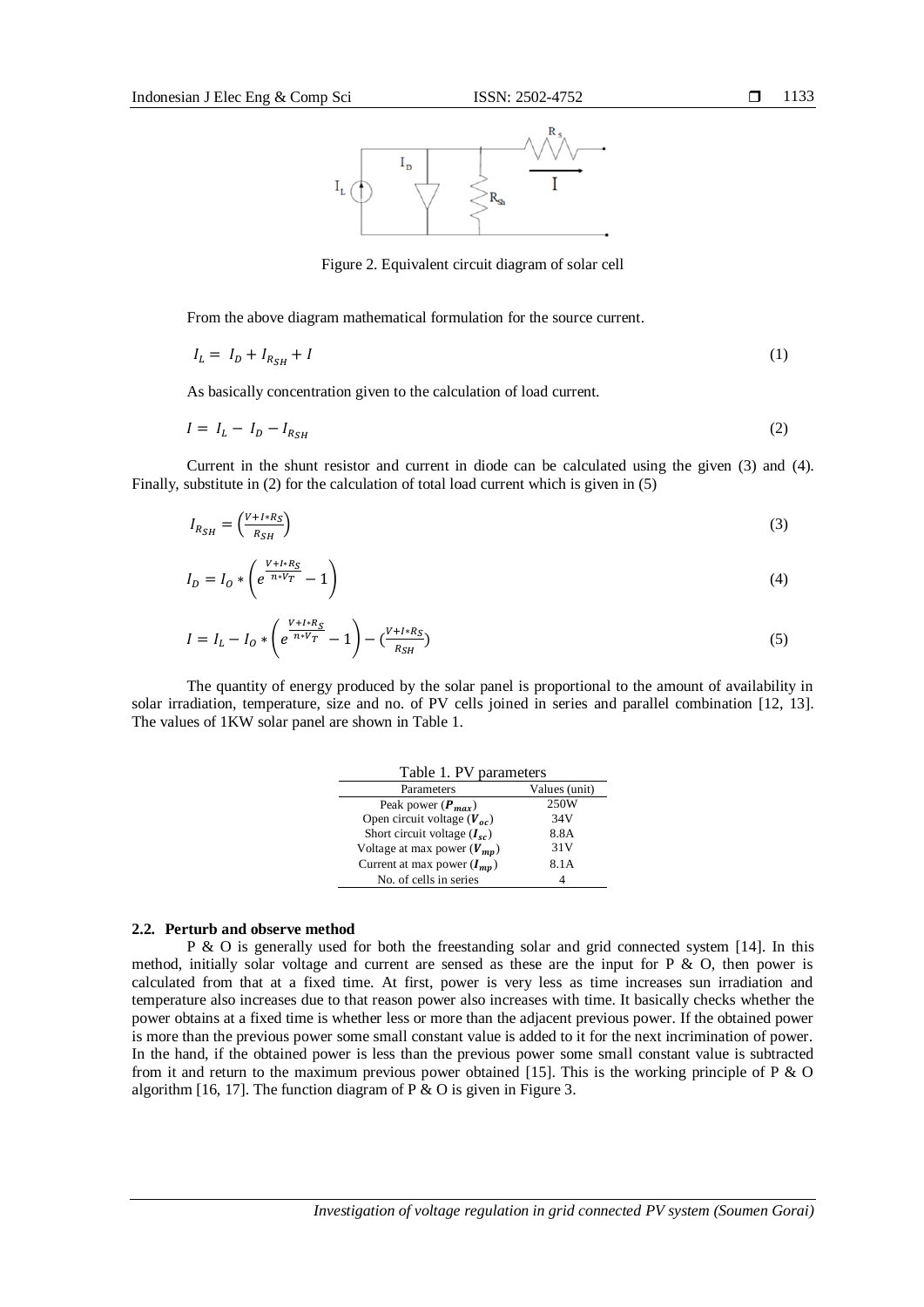

Figure 3. Flow chart of P & O method

#### **2.3. Boost converter modeling**

From the solar panel proposed in the Simulink model of this project basically it is possible to generate a voltage of 120V with the current of 8.8A as the output from the solar panel is 1KW. As in this paper work solar system is attached to the three-phase grid system, boosted the DC link voltage to 680V. Calculation of DC-link voltage given below:

$$
V_{dc} = \frac{2 \sqrt{2} \sqrt{2}}{\sqrt{3} \sqrt{2}} \tag{6}
$$

where,

 $V_{dc}$  =DC link voltage  $V_{LL}$  = Grid line to line voltage  $m =$  modulation index Here modulation index  $m = 1$ Line to line grid voltage  $V_{LL} = 420V$ From the above calculation DC link voltage  $(V_{dc}) = 685V$ 

As a grid-connected solar system is a cascaded system where the output of the solar panel is given to a converter. Because the output from the solar panel is very less as compared to the required output voltage. In this proposed work boost converter is taken into account [18]. Generally, the output of the converter is fixed based on the requirements. Using the formula given below, calculation of  $L$  and  $C$  value is done

$$
D = 1 - \frac{v_s}{v_o} \tag{7}
$$

$$
I_{out} = \frac{P}{V_{ph}}\tag{8}
$$

$$
\Delta I_l = 0.3 * I_{out*} \frac{V_o}{V_S} \tag{9}
$$

$$
L = \frac{V_s * (V_o - V_s)}{\Delta l_l * F_s * V_o} \tag{10}
$$

$$
C = \frac{I_{out} * D}{F_S * 0.03 * V_0} \tag{11}
$$

Indonesian J Elec Eng & Comp Sci, Vol. 19, No. 3, September 2020 : 1131 - 1139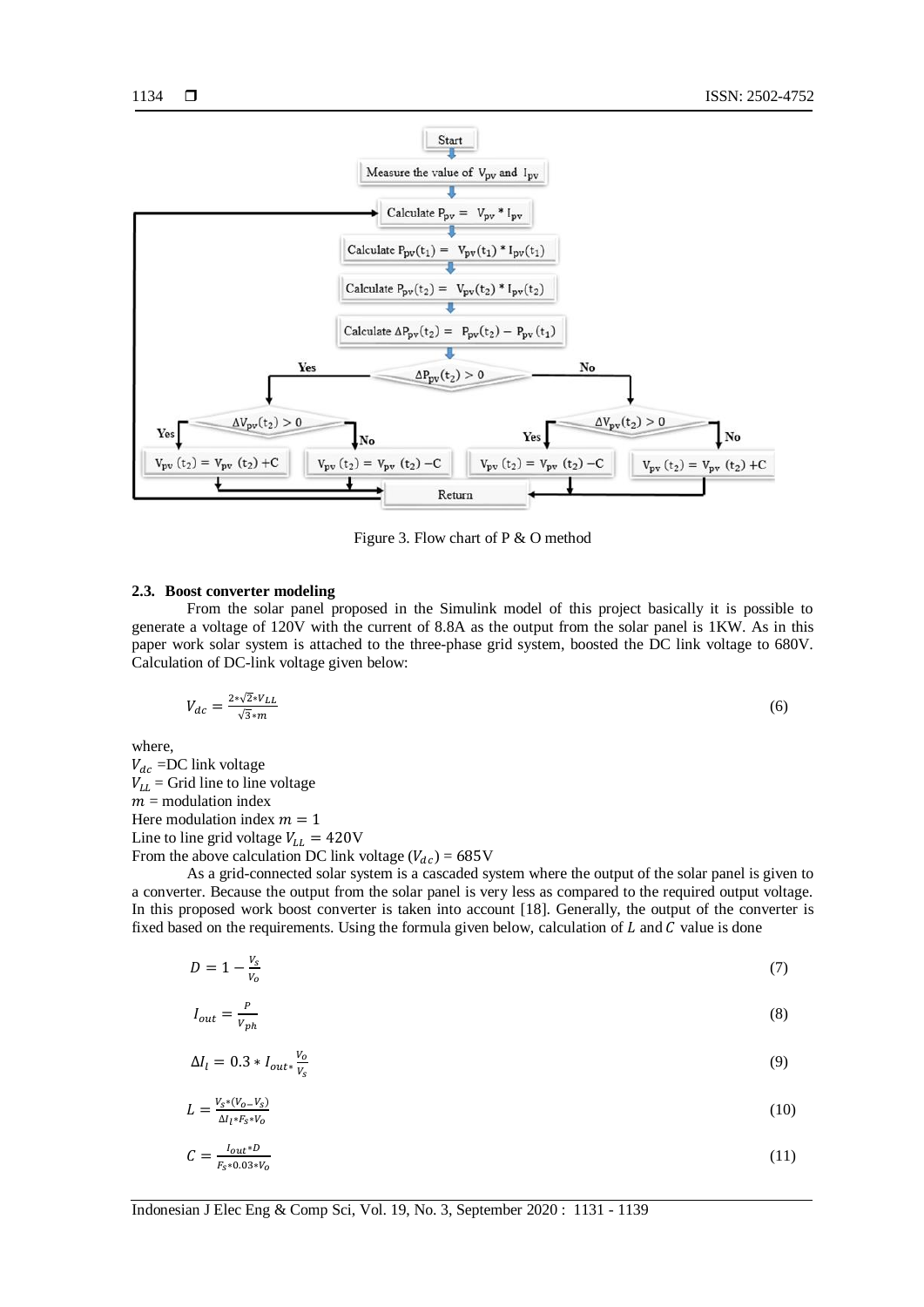#### where,

 $V_s$  = Input voltage<br>  $V_o$  = Output voltage  $=$  Output voltage  $P_{PV}$  = Power from PV panel Values of all the parameters given below in the Table 2:

| Table 2. Converter parameter |                |  |
|------------------------------|----------------|--|
| Input voltage                | 120V           |  |
| Duty ratio                   | 82.45%         |  |
| Inductor $(L)$               | 0.0048H        |  |
| Capacitor $(C)$              | $19.091 \mu F$ |  |

#### **2.4. Modeling of inverter**

The output of solar panel is DC energy when that energy is fed to the grid system some electronics equipment like inverter are supposed to be used [19, 20]. The basic principle of the inverter is converting the DC energy coming from solar panel to 3Ø AC system before connecting to the grid. In this paper three-phase H-bridge inverter is used. The fundamental block diagram of proposed inverter is given in Figure 4. Power to inverter is coming from converter and output of the inverter is *abc* phase. It consists of six switches with different switching pulses.



Figure 4. Block diagram of invert

### **3. LCL FILTER DESIGN**

The operation of switches at higher frequency generates more harmonics in the system. These harmonics are distorting the fundamental signal in the grid system. So in order to suppress that harmonics different types of filters are designed generally they are classified as active filters and passive filters [21, 22]. Projected threephase H-bridge inverter contains six switches along with a boost converter, which contain one switch. So there is a possibility of injection of harmonics into the grid. To prevent power quality issues filter must be used after the inverter for the purpose of suppressing the harmonics. As the generation of power from the DGES is different there are different standards for harmonics, given IEEE-519 and IEEE-1547 before connecting to the grid system. The base impedance  $(Z_h)$ , base capacitance  $(C_h)$  is calculated using the (12) and (13). Where  $E_n$  is grid line voltage, P is output of PV power the maximum ripple current and change in ripple current can be calculated by (14) and (15):

$$
Z_b = \frac{E_n^2}{P} \tag{12}
$$

$$
\mathcal{C}_b = \frac{1}{2 \cdot p i \cdot 50 \cdot \mathcal{Z}_b} \tag{13}
$$

$$
I_{max} = \frac{P \sqrt{2}}{3 \sqrt{2h}} \tag{14}
$$

$$
\Delta I_{max} = 0.1 * I_{max} \tag{15}
$$

grid side inductor  $L_q$  and  $L_i$  inverter side inductor can be formulated by (16) and (17). The capacitor  $C_f$  and resistor  $R_d$  is calculated using the given below (18), (20):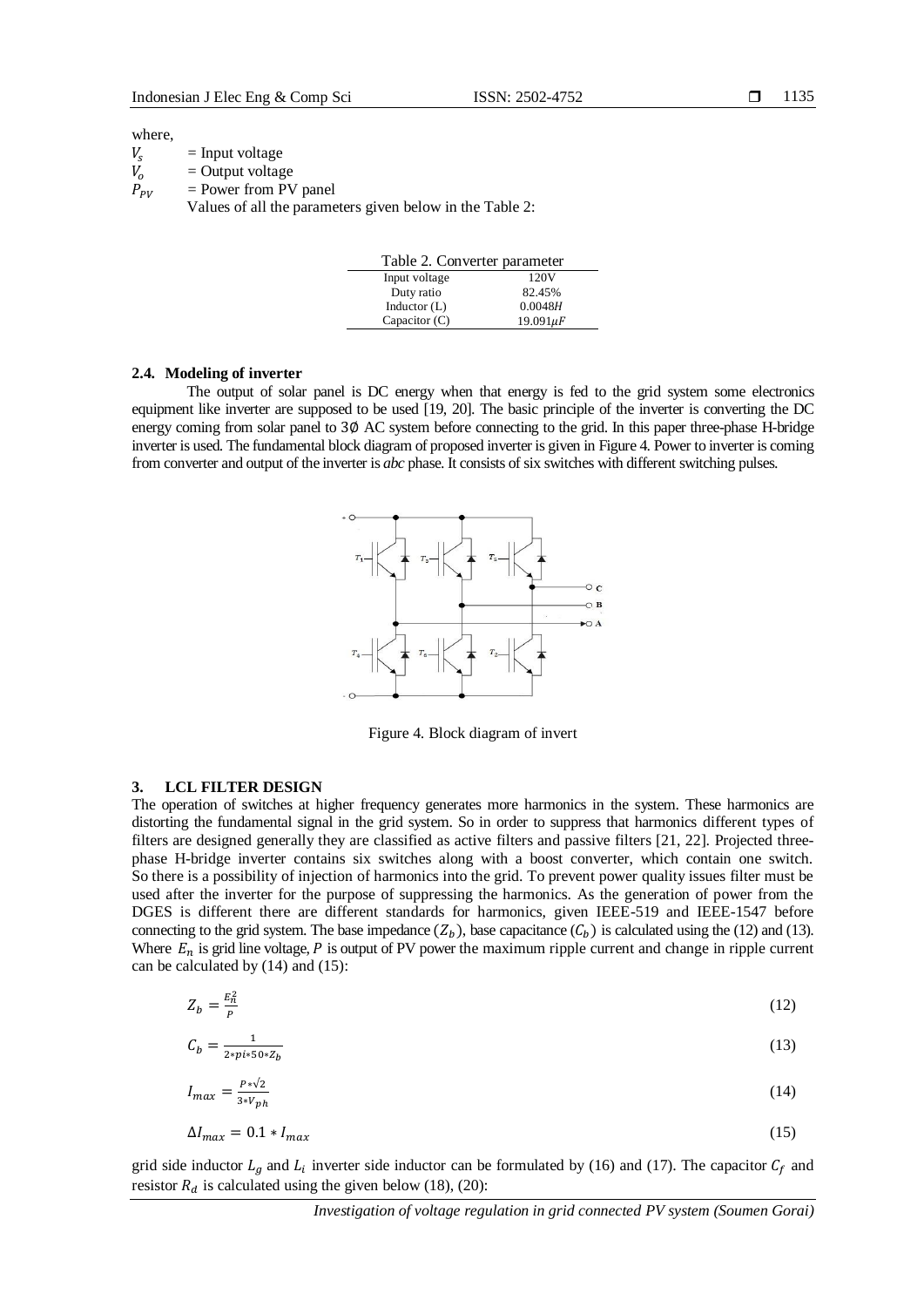$$
L_i = \frac{V_{dc}}{6*F_s * I_{max}}\tag{16}
$$

$$
L_g = \frac{6}{c_f \sqrt[4]{w_{\text{sw2}}}}\tag{17}
$$

$$
C_f = 0.5 \times C_b \tag{18}
$$

$$
W_{res} = \sqrt{\frac{L_1 + L_2}{L_1 + L_2 * C_b}}
$$
(19)

$$
R_d = \frac{1}{3 \cdot R_d \cdot W_{res}}\tag{20}
$$

Calculated values of grid parameters are given in the Table 3:

| Table 3. System parameters |                  |
|----------------------------|------------------|
| DC link voltage            | 686 V            |
| Grid phase voltage         | 240 V            |
| Line voltage               | 415 V            |
| Grid frequency             | 50 Hz            |
| Switching frequency        | 5000 Hz          |
| $Z_h$                      | $172.80 \Omega$  |
| $C_h$                      | $6.0149 \,\mu F$ |
| $I_{max}$                  | 1.1224A          |
| L <sub>i</sub>             | 0.2034H          |
| $L_q$                      | 0.0202 H         |
| $C_f$                      | $9.248 \mu F$    |
| $W_{res}$                  | 13.158           |
| $R_{d}$                    | $81.9164~\Omega$ |

# **4. CONTROL STRATEGY FOR GRID SYNCHRONISATION**

With grid-connected DPGS main problem associated is synchronization between the inverter output and with the grid. In general grid is mostly influenced by the change in frequency and the voltage imbalance. To make a grid function properly the grid frequency must be within the range of  $50\pm0.5$ Hz and the voltage imbalance must be between 2% from the nominal or operating voltage. Generally there are two different system associated with when DPGS system come into consideration. Different system means output of DPGS system is DC and grid is operated at AC. In order to synchronise both the system inverter is connected between both the systems. The phase locked loop (PLL) will trace difference between inverter and grid voltages phase angle and make it zero including it measures the voltage magnitude which is must be synchronized also includes a current controller to control the signals of the H-Bridge inverter. SRF-PLL [23] is an advance of conventional PLL model. SRF-PLL can capable of execute quick and exact synchronization details with respect to the large amount of protection also sensitivity to any kind problem associated with the power system. Another advantage of SRF-PLL over conventional PLL [24] is that it is mostly used for the three-phase application. General representation of PLL is given below in Figure 5.

As grid system is also a ∅ system it's easy to implement and check grid synchronization. Basically, for SRF-PLL the input is ∅ coming from the grid side voltages and output from the PLL is the phase angle of one of the ∅. Generally two types of options to analyze SRF-PLL [23, 25], one is assuming the voltages coming from the grid are balanced means all the phases are 120° phase difference from each other so for checking grid synchronization take the first phase and do the operation and then shifting with  $+120^{\circ}$  and -120° for remaining two phases. Another option is using three conventional PLL system for each phase. Due to design complexity first operation is recommended. General block of SRF- PLL is given in Figure 6.



Figure 5. Conventional PLL Figure 6. Block diagram of SRF-PLL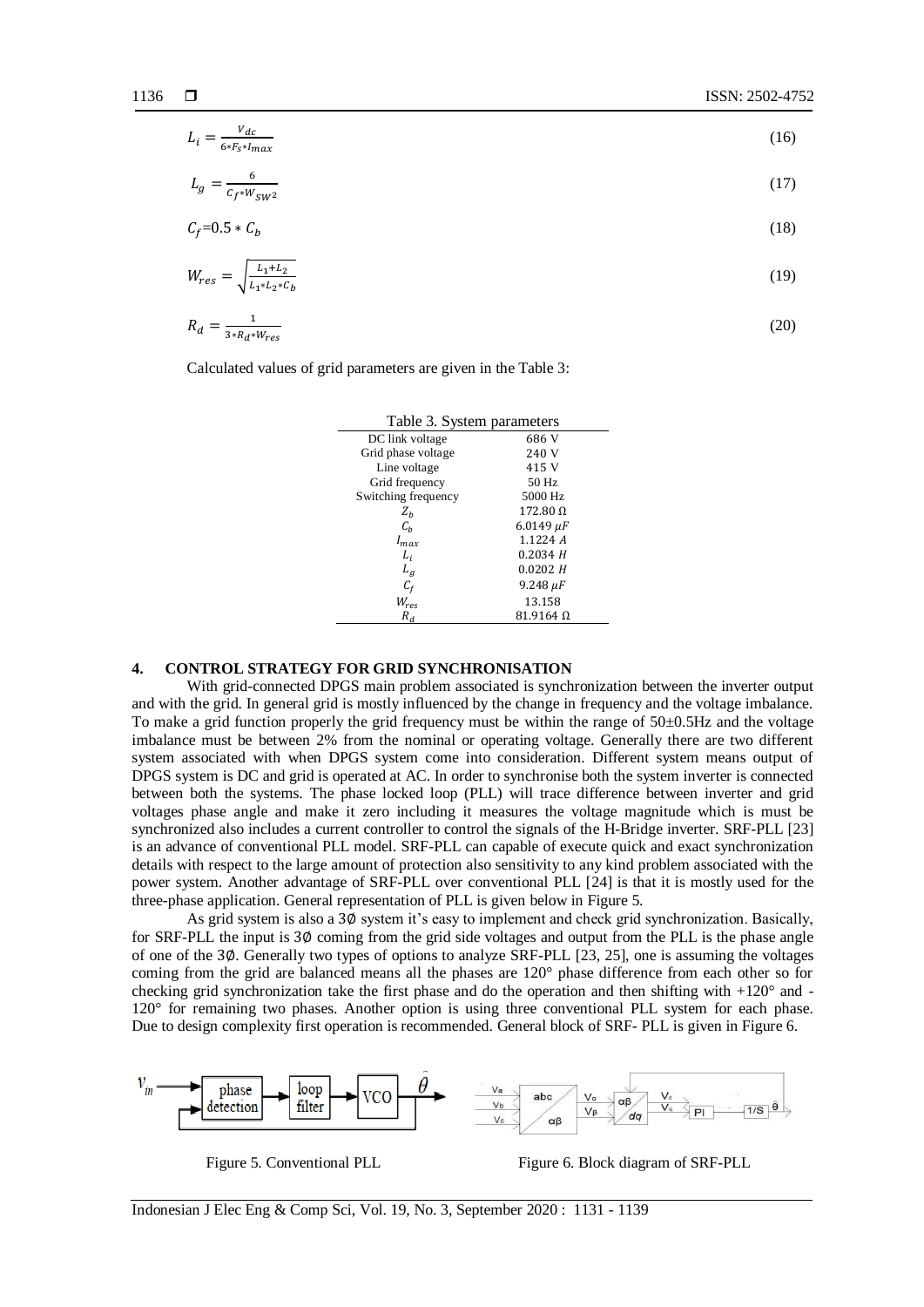In the proposed work the design of control strategy for grid synchronisation is given in Figure 7. The internal part manages the grid current including responsible for low THD value also enhancement of power factor to unity and an external loop operate as voltage control loop including to maintain balances the power flow in the system also grid synchronisation [26**-**28]. In case of inner loop as it basically deal with current part, so first measure the grid current. Once grid current is sensed convert that to  $dq$  transformation. As here only active power is considered the reference of  $Iq$  has taken as 0. As shown in block diagram  $V_d^*$ calculated from P & O algorithm. Then both  $V_{dc}$  and  $V_{dc}^*$  going through summation block then output of summation is given to PI block which output is  $I_d^*$ . Now  $I_d$ ,  $I_d^*$ ,  $I_d$ ,  $I_d^*$  gone through summation block and output is given to PI block. Output of the PI is  $V_d^*$  and  $V_a^*$  which is now going through the dq to transformation. The generated  $abc$  sequence phase has gone to the three phase  $H$  – bridge inverter. So that using this control strategy it is able to control both voltage and current.



Figure 7. Control strategy

# **5. SIMULINK MODELS WITH RESULTS**

I-V characteristics and P-V characteristics of solar panel is given in Figure 8 and Figure 9. Parameters required for design of solar panel is given in Table 1. As inverter consists of switches there must be harmonics are present. So without using filter output is given in Figure 10. After using LCL filter output waveform is proper sinusoidal as given in Figure 11.

Output of SRF-PLL is given in Figure 12. From the output it clear that grid is perfectly synchronized and amplitude of the grid and inverter output voltage are matching properly. The THD value of output current from the inverter is measured by doing FFT analysis. From the Figure 13 it can be concluded that THD value is very less and achieve simulation results is 1.63%.



*Investigation of voltage regulation in grid connected PV system (Soumen Gorai)*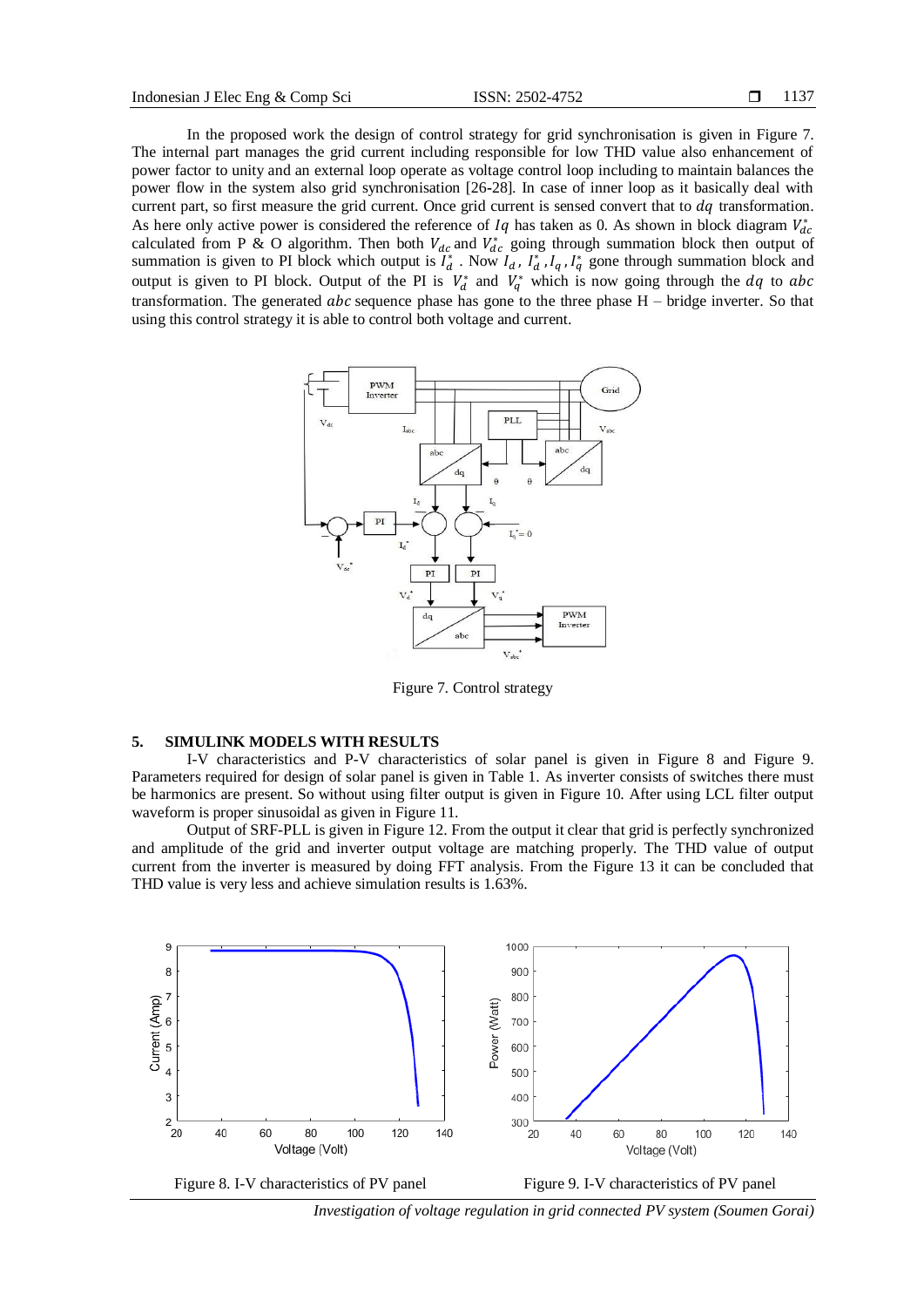$0.3$ 

 $0.28$ 0.29







Time (Second)

 $0.21$  $0.22$ 0.23  $0.24$  $0.25$  $0.26$ 0.27



Figure 12. Grid synchronization Figure 13. THD of inverter current

#### **6. CONCLUSION**

In this paper work, a 3 $\phi$  grid-connected system with PV panel has been analysed. The proposed method used the MPPT technique controlled by the P & O algorithm and I-V and -PV characteristics were taken. As shown in the results 120v was enhanced to 685v using a boost converter. In order to maintain synchronization with the grid, SRF-PLL was being introduced to match the frequency and phase angle of the grid voltage. Since boost converter along with H-Bridge inverter was used, so the influenced of THD value also investigated such that the value must be in the permissible limit as per the standard specified in IEEE1547 and IEC61727. The inverter was subjected to 180° conduction mode in order to get the abovemaintained result. All these observations and results obtained by this model simulated in MATLAB SIMULINK 2017b software. The proposed work can be enhanced by different MPPT control algorithms and also using different types of inverter models

#### **REFERENCES**

- [1] A. H. Sabry, Wan Zuha Wan Hasan, Farah Hani Nordin, Mohd Zainal Abidin Ab-Kadir, "Stand-alone backup power system for electrical appliances with solar PV and grid options," *Indonesian Journal of Electrical Engineering and Computer Science*, vol. 17,no. 2, pp. 689-699, 2020.
- [2] D. Sattianadan, R. Sridhar, S.George Fernandez, C.S. Boopathi, "Techno Economic Evaluation of a Hybrid Energy System," *International Journal of Recent Technology and Engineering (IJRTE)*, vol. 8, no. 2S11, pp. 2575-2579, 2019.
- [3] G. R. Prudhvi Kumar, D. Sattianadan, K. Vijayakumar, "A survey on power management strategies of hybrid energy systems in microgrid," *International Journal of Electrical and Computer Engineering*, vol. 10, no. 2, pp. 1667-1673, 2020.